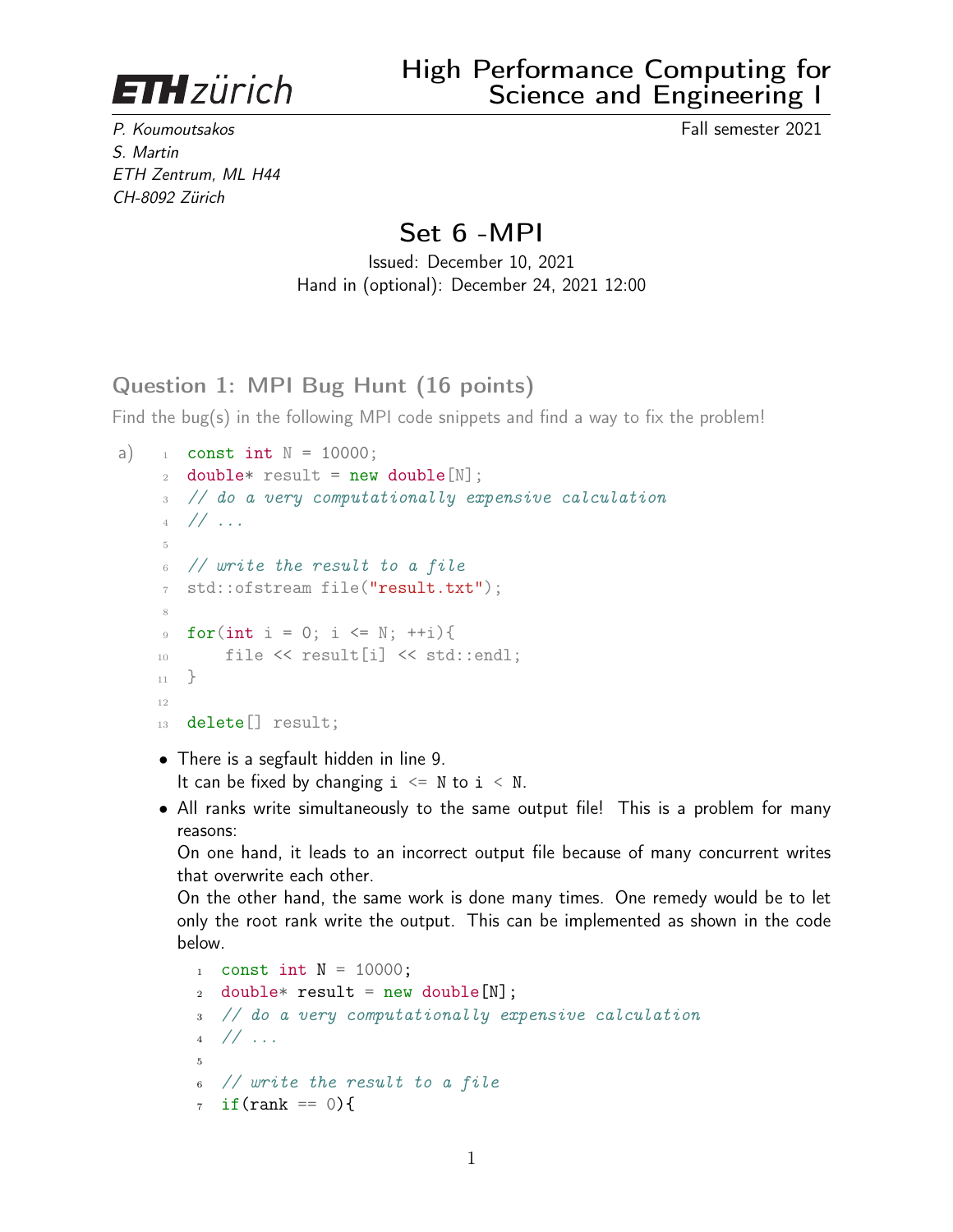```
8 std::ofstream file("result.txt");
9
10 for(int i = 0; i < N; ++i){
11 file \langle \rangle result \lceil i \rceil \langle \rangle std::endl:
12 }
13 }
14
15 delete[] result;
```
Of course, this assumes that every rank has the same data. If that is not the case, one would have to send all the information to the root rank.

In next semester, you will learn to to use MPI to perform I/O (input/output) operations involving many ranks in parallel.

- 5 points in total
	- $-1.25$  points for each identified bug
	- $-1.25$  points per fixed bug
	- $-$  -2.5 points if another bug is introduced through the "improvement"
	- you cannot have less than zero points in this subquestion

```
b) 1 / \text{only } 2 \text{ ranks: } 0, 12 double important_value;
     3
       4 // obtain the important value
     5 / / / ...6
       // exchange the value
       if(rank == 0)9 MPI_Send(&important_value, 1, MPI_DOUBLE, 1, 123, MPI_COMM_WORLD);
    10 else
    11 MPI_Send(&important_value, 1, MPI_DOUBLE, 0, 123, MPI_COMM_WORLD);
    12
    13 MPI_Recv(
    14 &important_value, 1, MPI_INT, MPI_ANY_SOURCE,
    15 MPI_ANY_TAG, MPI_COMM_WORLD, MPI_STATUS_IGNORE
    _{16} );
    17
    18 // do other work
```
- The MPI type in the receive call (MPI\_INT) does not match the MPI type that is sent (MPI\_DOUBLE). Change it to MPI\_DOUBLE to ensure defined behaviour.
- This code will deadlock: Both ranks send first and receive later. Neither of the two ranks can return from the send call because the call blocks until the sending is completed. But the sending cannot complete because the corresponding receive is not called yet. Deadlock!

Possible solution: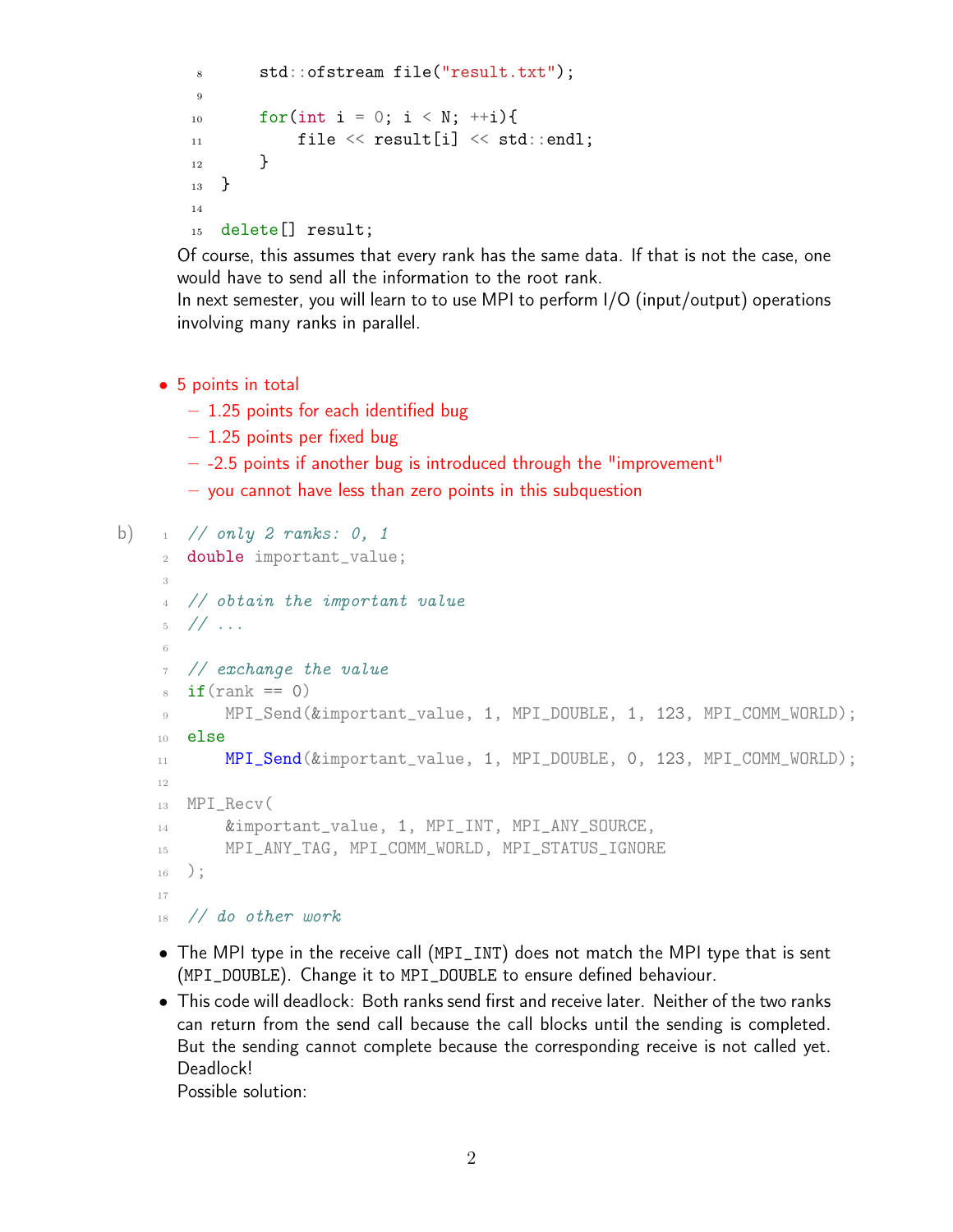```
1 // only 2 ranks: 0, 1
2 double important_value;
3
4 // obtain the important value
5 // ...
6
7 // exchange the value
\sinh s = 0}
9 MPI_Send(&important_value, 1, MPI_DOUBLE, 1, 123, MPI_COMM_WORLD);
10 MPI_Recv(
11 8 &important_value, 1, MPI_DOUBLE, MPI_ANY_SOURCE,
12 MPI_ANY_TAG, MPI_COMM_WORLD, MPI_STATUS_IGNORE
_{13} );
14 }else{
15 MPI_Recv(
16 &important_value, 1, MPI_DOUBLE, MPI_ANY_SOURCE,
17 MPI_ANY_TAG, MPI_COMM_WORLD, MPI_STATUS_IGNORE
18 );
19 MPI_Send(&important_value, 1, MPI_DOUBLE, 0, 123, MPI_COMM_WORLD);
20 }
21 // do other work
```
- 5 points in total
	- 1.25 points for feach identified bug
	- $-1.25$  points per fixed bug
	- $-$  -2.5 points if another bug is introduced through the "improvement"
	- you cannot have less than zero points in this subquestion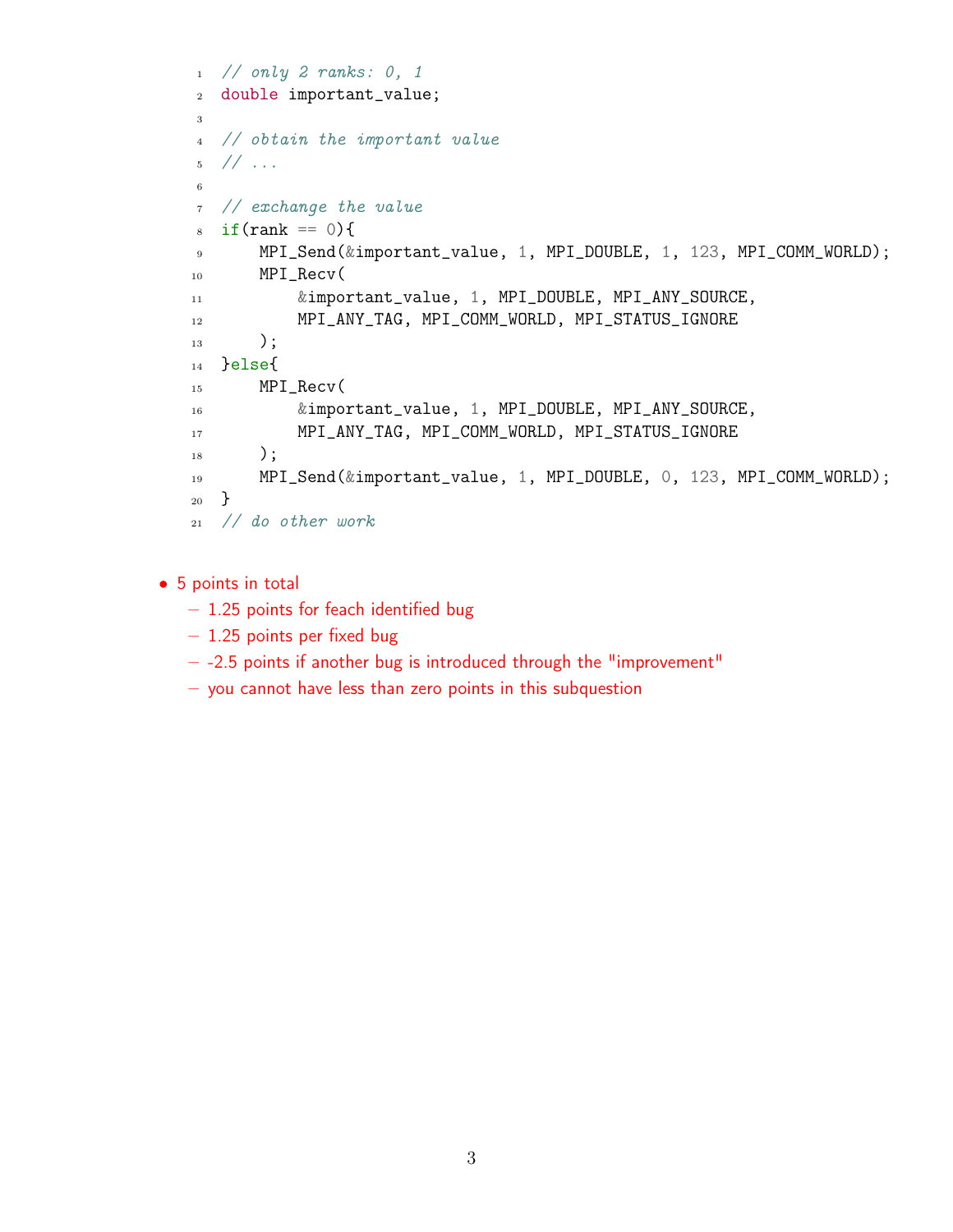c) What is the output of the following program when run with 1 rank? What if there are 2 ranks? Will the program complete for any number of ranks?

```
1 MPI_Init(&argc, &argv);
\overline{2}3 int rank, size;
4 MPI_Comm_size(MPI_COMM_WORLD, &size);
5 MPI_Comm_rank(MPI_COMM_WORLD, &rank);
6
7 int bval;
\sin if (0 == rank)9 {
10 bval = rank;
11 MPI_Bcast(&bval, 1, MPI_INT, 0, MPI_COMM_WORLD);
12 }
13 else
14 \frac{1}{2}15 MPI_Status stat;
16 MPI_Recv(&bval, 1, MPI_INT, 0, rank, MPI_COMM_WORLD, &stat);
17 }
18
19 cout \lt\lt "[" \lt\lt rank \lt\lt "] " \lt\lt bval \lt\lt endl;
20
21 MPI_Finalize();
22 return 0;
```
For only 1 rank, everything is fine and the output of the program is:

[0] 0

With 2 ranks, however, there will be a deadlock:

Rank 0 arrives at the broadcast. This is a blocking *collective* operation, that means rank 0 waits until all other ranks in the communicator MPI\_COMM\_WORLD have reached this point and performed the collective operation. But rank 1 never arrives at this point! Instead, it gets stuck in the receive operation.

- 2 points for predicting correct behavior with one rank
- 2 point for predicting correct behavior with two ranks
- 2 points for justifying the behavior of two ranks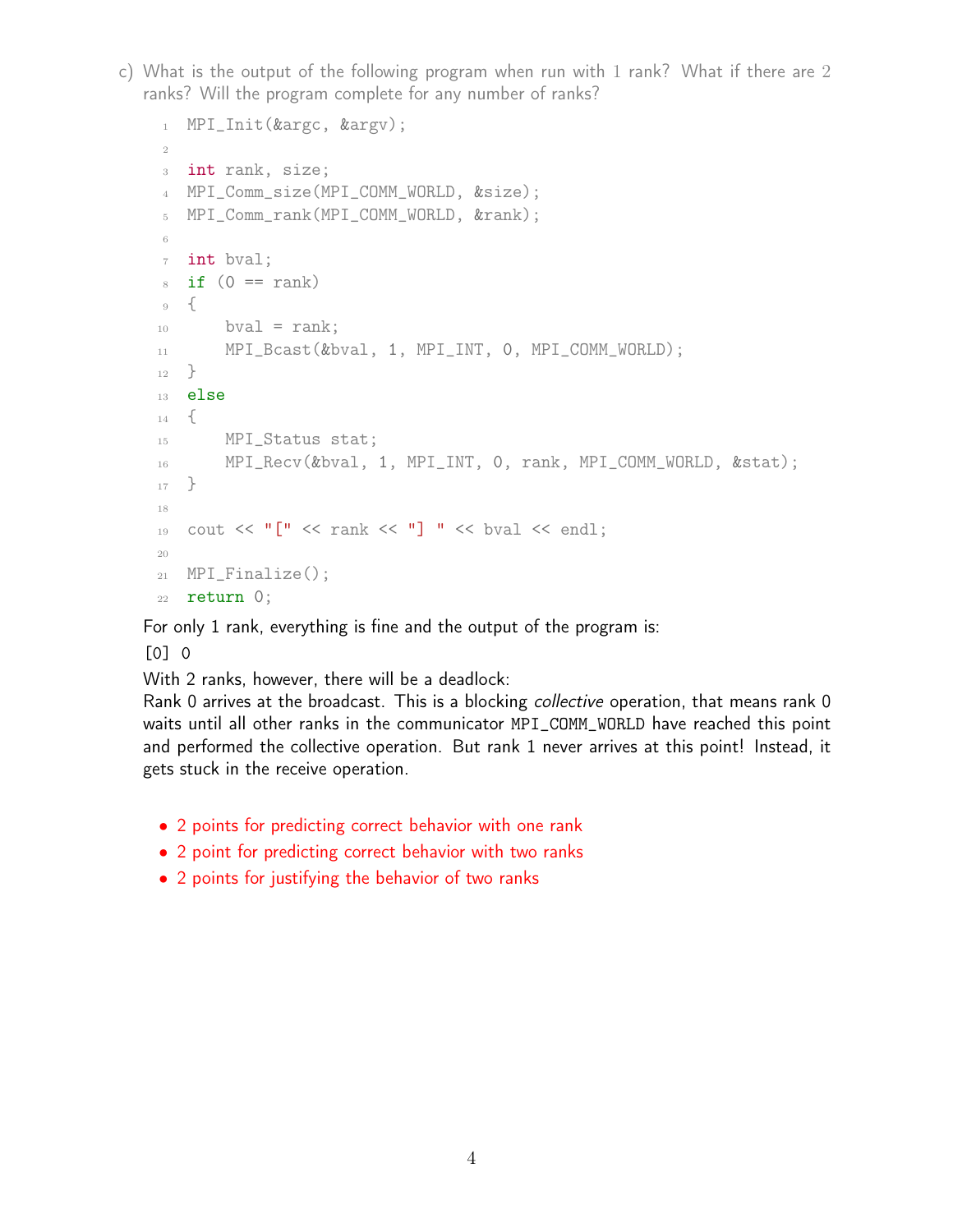Question 2: Implementing a distributed reduction (45 points)

In this question, you will use MPI to calculate the following sum:

$$
x_{\text{tot}} = \sum_{n=1}^{N} n = 1 + 2 + 3 + \dots + (N - 1) + N \tag{1}
$$

a) Fill in the missing part in the Makefile in order to compile the code with MPI support. See solution code.

# 2 points for correct Makefile.

b) Validation of HPC code is an important subject. For example, there is an analytic formula for the above sum. Use this to check if your implementation is correct. To this end, implement the function exact(N). Hint: A young C.F. Gauss found the formula in elementary school. Analytic solution:

$$
x_{\text{tot}} = \sum_{n=1}^{N} n = \frac{N(N+1)}{2} \tag{2}
$$

This formula can be proofed by induction (not necessary to get points):  $N=1$ :

$$
x_{\text{tot}} = 1 = \frac{1(1+1)}{2} \tag{3}
$$

 $N-1 \rightarrow N$ :

$$
x_{\text{tot}} = \sum_{n=1}^{N} n
$$
  
=  $N + \sum_{n=1}^{N-1} n$   

$$
\stackrel{\text{(*)}}{=} N + \frac{(N-1)N}{2}
$$
  
=  $N + \frac{1}{2} (N^2 - N)$   
=  $\frac{1}{2} (N^2 + N)$   
=  $\frac{N(N+1)}{2}$ 

In (\*), the induction hypothesis for  $N-1$  was used.

### • 2 points for correct formula

## • 2 points for correct implementation

- c) Initialize and finalize MPI by filling the corresponding gaps in the skeleton code. See solution code.
	- 1 point for calling MPI\_Reduce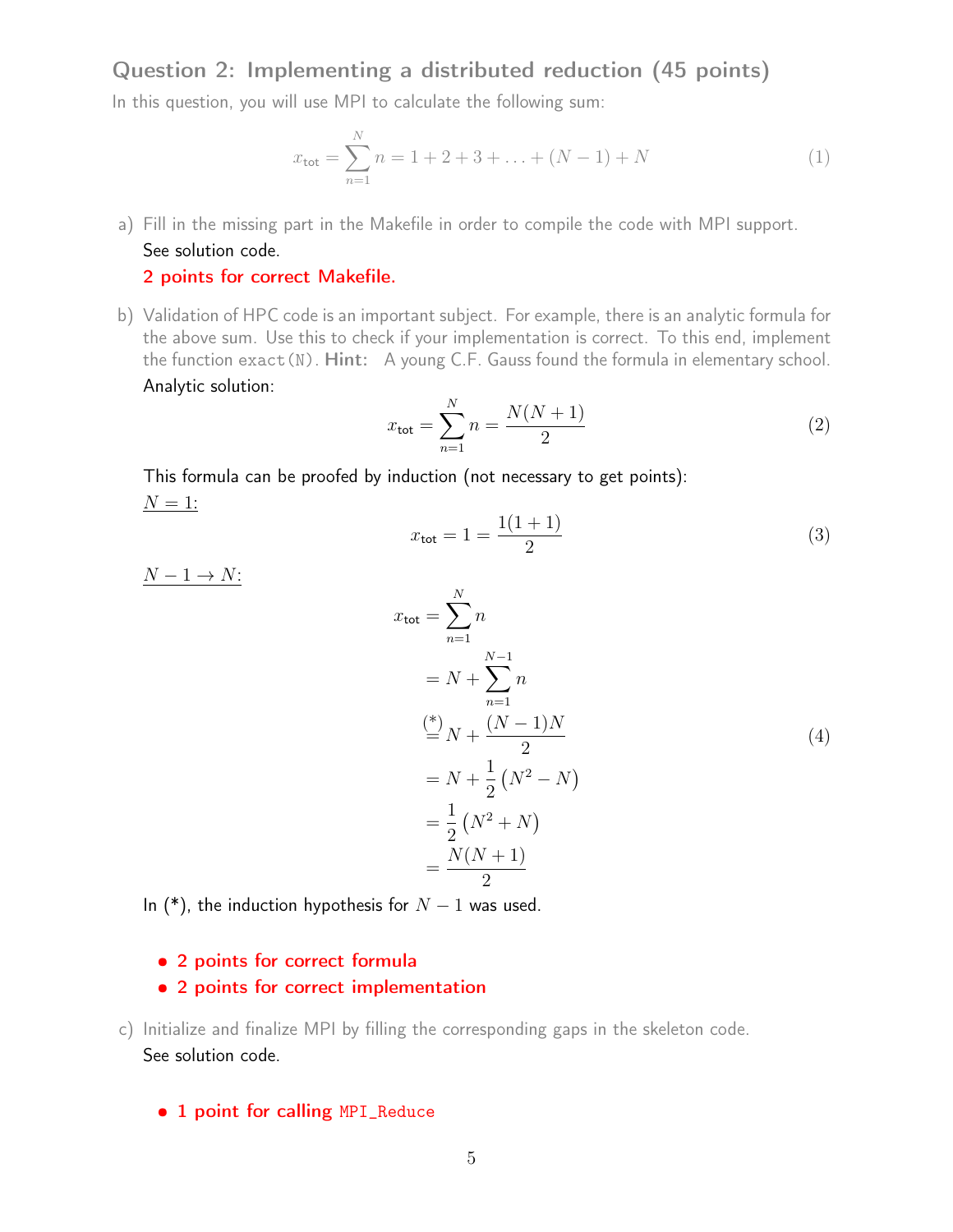- 1 point for correct MPI datatype MPI\_LONG
- 1 point for correct reduction operation MPI\_SUM
- $\bullet$  1 point for sending all the data to rank  $0$ (other reduction targets are also fine as long as in the end, only one rank has all the data and the receiving rank also prints the result)
- 1 point for using the correct communicator MPI\_COMM\_WORLD
- d) Each rank performs only a part of the sum. Distribute the work load reasonably in order to guarantee load balancing. Each rank should calculate the subsum

$$
sum_{rank} = N_{start} + (N_{start} + 1) + \ldots + N_{end},
$$
\n(5)

where  $N_{\text{start}}$  and  $N_{\text{end}}$  are the corresponding variables in the skeleton file. See solution code.

- 2 points for correctly determining the start index Note: Starting at zero is also correct, but implies that rank 0 sums one element less than the other ranks if the other code in the solution is not changed accordingly (see solution code). However, in this exercise, this does not represent much of an imbalance.
- 2 points for correctly determining the end index of all ranks
- 2 points for taking care of the case where N mod size  $\neq 0$



### <span id="page-5-0"></span>Figure 1: The communication pattern of a tree-like reduction. Each circle represents a rank, the number inside is the rank ID. Communication takes place along the arrows.

e) First Perform the reduction using MPI blocking collectives in the skeleton code. Then, implement your own reduction. This can be done in a tree-like way as depicted in Fig. [1.](#page-5-0) Your task is to implement this scheme for the special case that the number of ranks is a power of 2, i. e.

$$
|\text{ranks}| = 2^l, l \in \mathbb{N}_0 \tag{6}
$$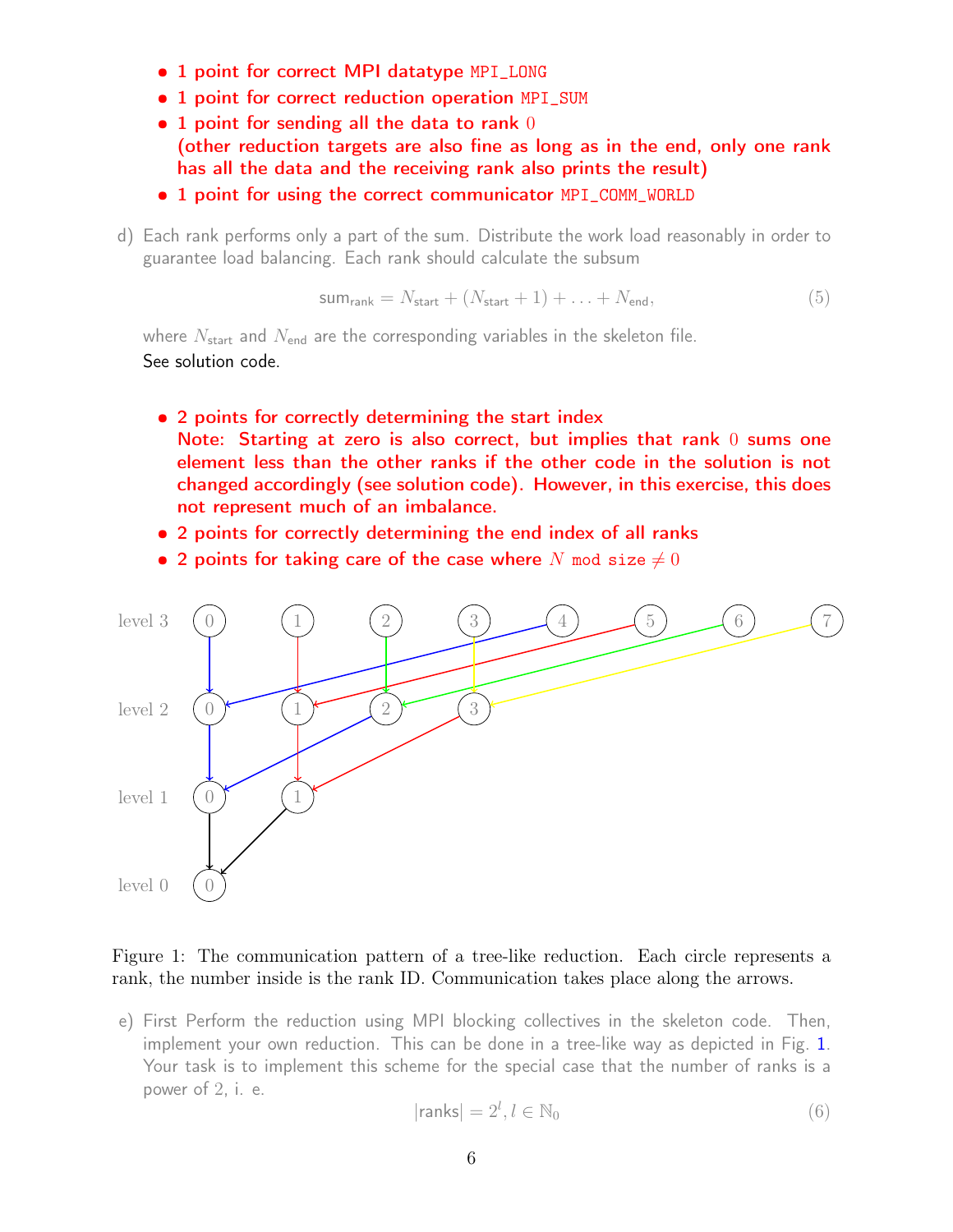See solution code.

- 20 points for performing the communication "in levels", as shown in Fig. [1.](#page-5-0)
	- 7 points for correct separation between sending and receiving ranks in each level
	- 7 points for correctly determining the communication partner in each level
	- 4 points for correct usage of MPI\_Send and MPI\_Recv
	- 2 points if only the receiving rank performs the reduction operation (addition)
- 5 points for testing the implementation at least with 2, 4, 8, 16, 32 ranks.
- f) What is the advantage of this scheme compared to the naive reduction? Name 2 advantages and quickly justify your answer. Hint: In the naive approach, every rank sends its elements directly to the master. The master then reduces all obtained elements by repeatedly applying the operation, in our case the sum.
	- More ranks communicate with each other. Depending on the network topology, this means that there is potentially more bandwidth available.
	- The reduction operation can be performed by many processes in parallel, leading to better load balance and faster execution of the reduction. In the naive version, every process has to wait until the root of the reduction has performed the reduction operation on all items received by another rank. Also, only one process can send at each time, leaving the others idle and wasting an opportunity to do something useful.

1.5 points per each pair of advantage and discussion (3 points in total) No points if discussion is missing!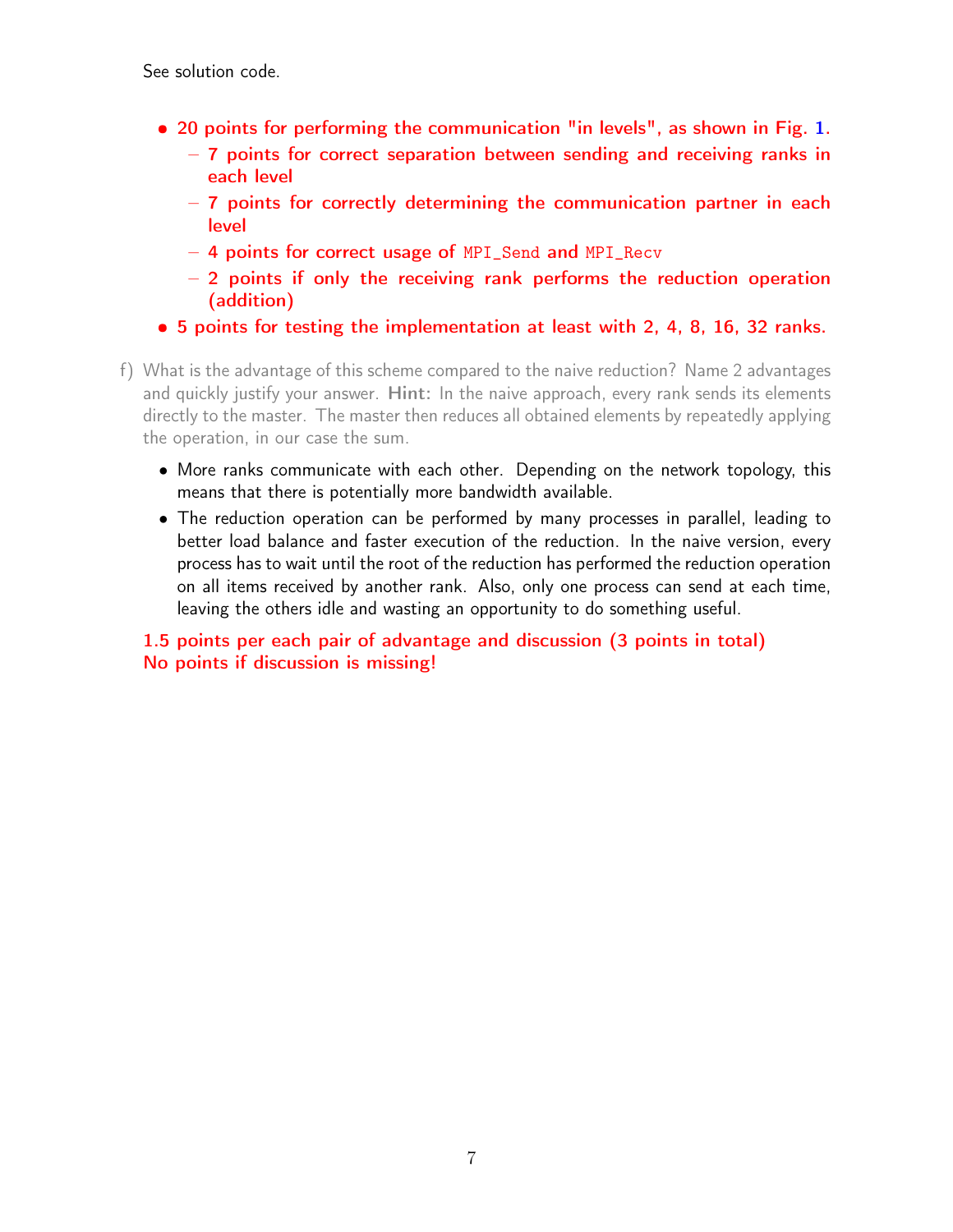

Figure 2: Left: Wake of an airplane visualized by condensation behind the engines. The vorticity sheet is generated at the trailing edge of the wings. Right: Vortex sheet at  $t = 1$ from the simulation.

# Question 3: Roll-up of a vortex line (30 points)

We want to simulate the evolution of a two-dimensional vorticity sheet similar to the wake of an airplane (Figure [2\)](#page-7-0). We use N particles moving with time t, each particle i is located at  $(x_i(t), y_i(t))$  and carries a constant value  $\Gamma_i$  (circulation). The velocity field defined as

<span id="page-7-0"></span>
$$
u(x_j, y_j, t) = \sum_{i=0}^{N-1} \frac{\Gamma_i}{2\pi} \frac{-[y_j(t) - y_i(t)]}{\varepsilon^2 + [x_j(t) - x_i(t)]^2 + [y_j(t) - y_i(t)]^2},
$$
  

$$
v(x_j, y_j, t) = \sum_{i=0}^{N-1} \frac{\Gamma_i}{2\pi} \frac{[x_j(t) - x_i(t)]}{\varepsilon^2 + [x_j(t) - x_i(t)]^2 + [y_j(t) - y_i(t)]^2}
$$

is an approximate solution of Euler equations and corresponds to the vorticity field

$$
\omega_j = \frac{\partial v(x_j, y_j, t)}{\partial x_j} - \frac{\partial u(x_j, y_j, t)}{\partial y_j} = \sum_{i=0}^{N-1} \Gamma_i \delta_{\epsilon}(x_j(t) - x_i(t), y_j(t) - y_i(t))
$$

where  $\delta_{\epsilon}(x,y) = \frac{1}{\pi}$  $\epsilon^2$  $\frac{\epsilon^2}{(\epsilon^2+x^2+y^2)^2}$  approximate a Dirac-delta function for a small  $\epsilon$ . A particle moves with the velocity at its location

$$
\frac{dx_i(t)}{dt} = u(x_i(t), y_i(t), t), \quad \frac{dy_i(t)}{dt} = v(x_i(t), y_i(t), t),
$$

Initially, particles are placed at  $y_i = 0$  and

$$
x_i = -\frac{1}{2} + \frac{i + 1/2}{N}, \quad i = 0, ..., N - 1
$$

and have circulation  $\Gamma_i = \frac{1}{N}$  $\frac{1}{N} \frac{4x_i}{\sqrt{1-\epsilon}}$  $1 - 4x_i^2$ 

a) Implement the interaction function computeVelocities in q3/serial.cpp. You may check your results by visualizing the csv files with paraview.

#### • 5 points for correct implementation of the update formula